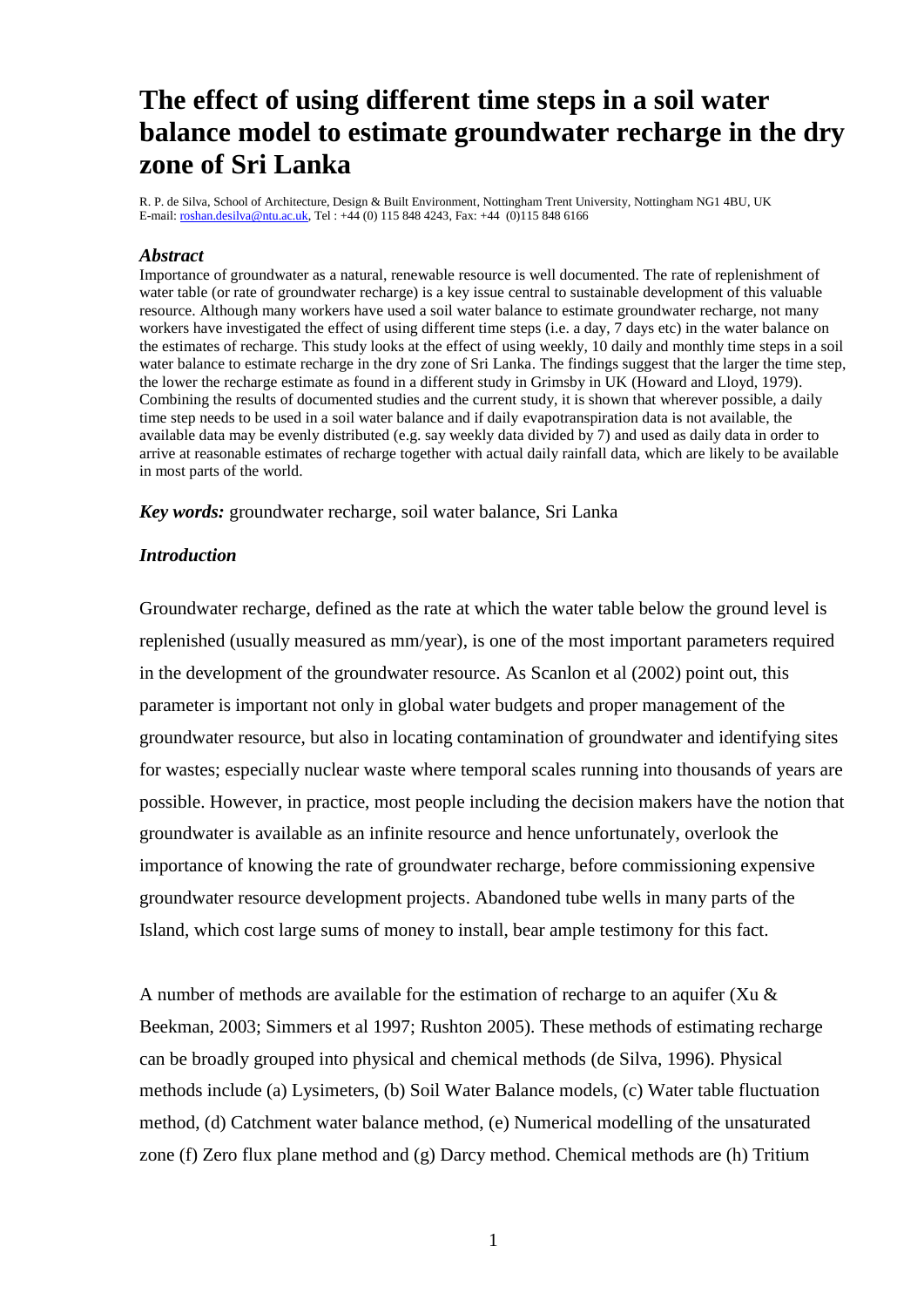method and (i) Chloride method. Xu and Beekman (2003) and Simmers et al (1997) give detailed descriptions of each method and need to be consulted for more information.

Out of the above methods, the soil water balance method is a simple method of estimating recharge in most conditions and quite often, is the only suitable method (de Silva, 1996; Lerner et al, 1990). In this method, a volume balance for the water entering and leaving the root zone and change in soil moisture storage of the upper soil profile is carried out and recharge (Re) is estimated as;

$$
R_e = P - I - RO - ET_a \pm \Delta S \qquad \qquad (1)
$$

Where P is precipitation, I is interception of rainfall by vegetation, RO is run off, ETa is actual evapotranspiration and  $\Delta S$  is change in soil moisture storage. If the balance is carried out annually (especially from the end of rainy season to the same time the following year as during these times, the moisture contents of the soil in the root zone is likely to be at field capacity), the change in soil moisture storage is negligible. Therefore equation 1 reduces to;

*<sup>e</sup> RO ET<sup>a</sup> R P I* ………………(2)

Thus knowing the parameters P, ETa, I and RO, the only unknown, Re may be estimated, which is the basis for any root zone, soil water balance. The differences result in the way parameters I, RO and ETa are determined as P is often available as raw data.

Thornhtwaite and Mather are credited as the first to use a soil water balance. However, they used it to estimate actual evapotranspiration rather than recharge. Many workers have since used this method to estimate recharge in many parts of the world like Taiwan (Lee and Yeh, 2008), Sri Lanka (Senerath, 1990; de Silva and Rushton, 2007), Nigeria (Eilers and Carter, 2007), USA (Dripps and Bradbury, 2007) Australia (Bari and Smettem, 2006) and Canada (Mccoy and Parkin, 2006).

Despite the wide usage of SWB method, questions such as the minimum length of time period (i.e. the difference between the starting and ending dates of the SWB) a SWB needs to be carried out or the optimum time step (i.e. daily, weekly, 10 daily etc) for a SWB required for acceptable results have not received much attention from many workers. From a study at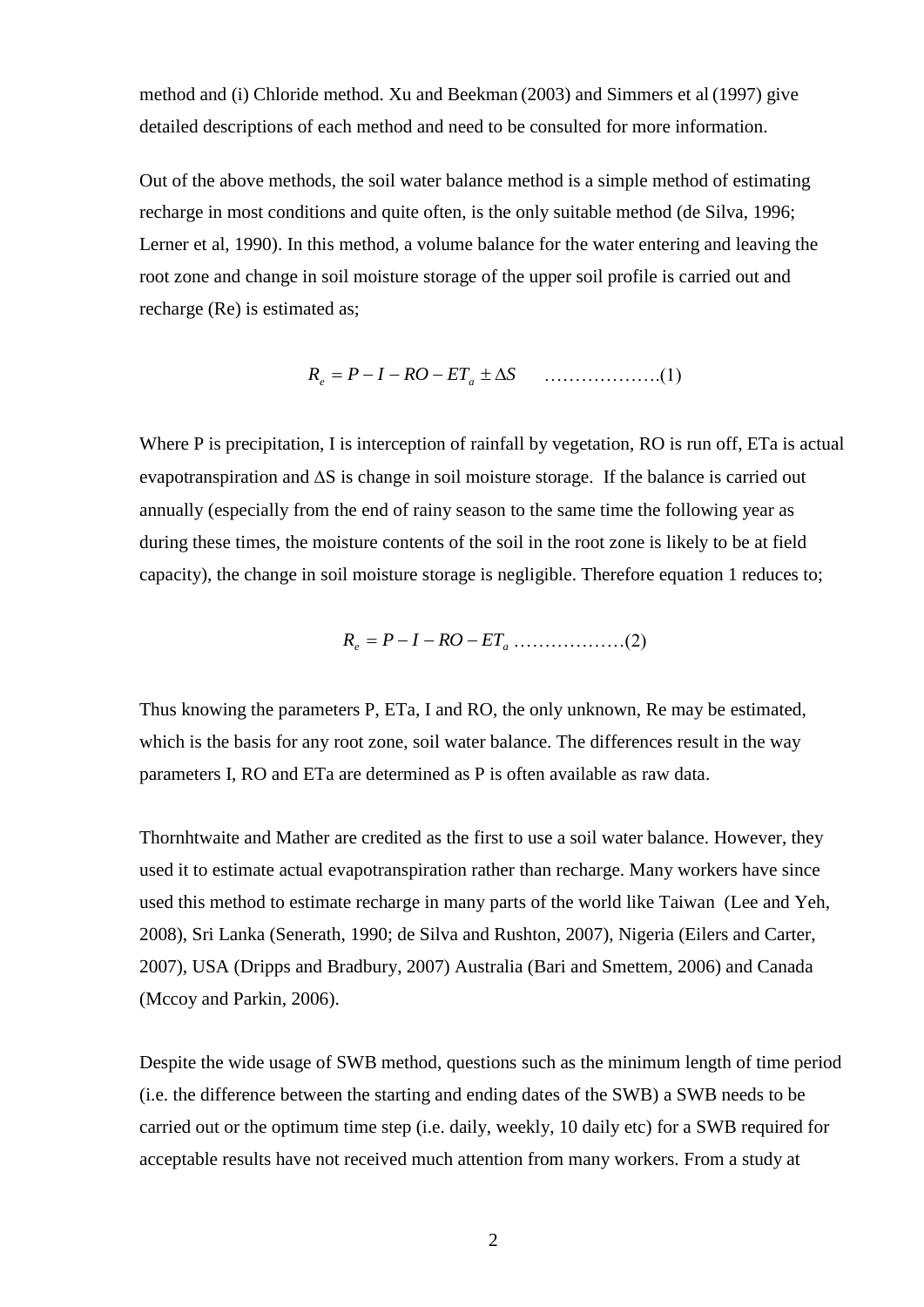Silsoe, UK and at Angunakolapellessa in Sri Lanka, de Silva (2002) has demonstrated that it is difficult to come up with a minimum length of a time period suitable for a SWB. However, if the SWB is carried out for a wet, dry and average year, the results obtained were very close to that of an estimate from a very long term (30 years in the case of Silsoe) SWB.

Only Howard & Lloyd (1979) and de Silva (1999b) have carried out any work related to the optimum time step for a SWB though many have used the time step as one day (Beverly et al. 1999; Bari and Smettem, 2006; Carrera-Hernandez and Gaskin, 2008). From a study in Grimsby in northern Lincolnshire in UK, Howard & Lloyd (1979) found that if weekly data (i.e. a time step of 7 days) is used for both rainfall and evaporation, the recharge estimates on average are likely to be about 10% less than that would be obtained by daily data and if monthly data is used, resulting recharge values are about 25% less compared to recharge with daily data. In a study for the dry zone of Sri Lanka, de Silva (1999) demonstrated that weekly, 10 daily or even monthly evaporation data can be evenly distributed to form daily values and used together with actual daily rainfall data in a SWB to estimate recharge without significant difference with those obtained with actual daily values of input data.

Since the only study of using large time steps for both rainfall and ET data in a SWB is reported by Howard & Lloyd (1979) and also since this study has been carried out only for 3 years of data for one location in UK, a similar study for a different location with a larger data set was appropriate and therefore, this study was carried out to investigate the effect of using weekly, 10 daily or monthly rainfall and evaporation data (ie a time step of 7, 10 and 30 days respectively) in a soil water balance model to estimate recharge in the dry zone of Sri Lanka. It was also hoped that together with the results from the two studies mentioned above, it would be possible to enhance the knowledge on the question of optimum time step for a SWB in estimating groundwater recharge.

## *Methods and Materials*

The study locations chosen in the dry zone, Angunakolapellessa (AKP), Embilipitiya (EMB), Maha Illuppallama (MI) and Kalpitiya (KAL) are shown in Fig. 1 along with the mean monthly rainfall distribution and mean monthly pan evaporation distribution for each location. The reasons for choosing these study locations were the availability of required climatic data and presence of different soil types and vegetation. Climatic, soil and vegetation details at the study locations and information on data collected are shown in Table 1.

3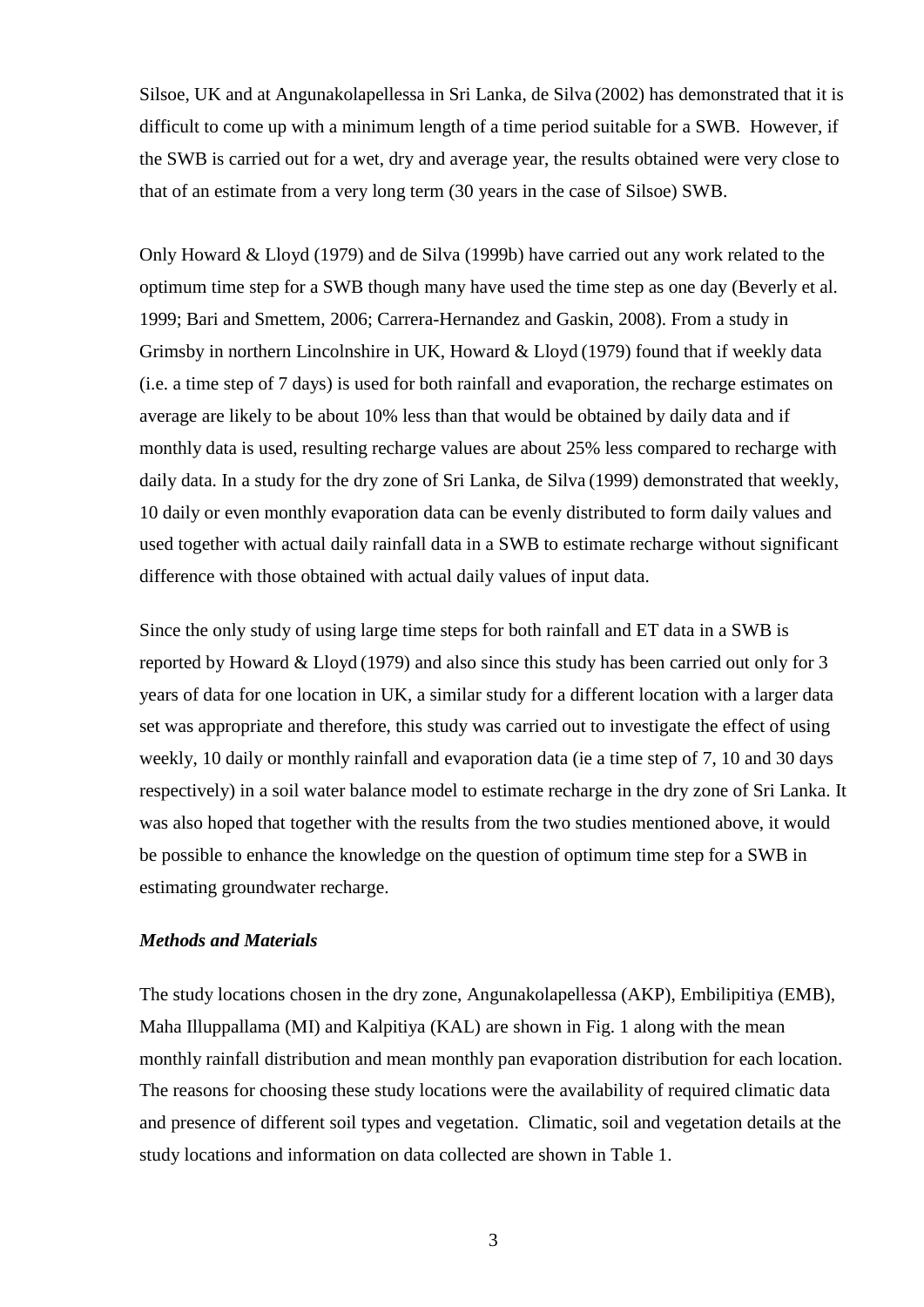Geologically, Angunakolapellessa, Embilipitiya and Maha Illuppallama are on crystalline hard rocks with a thick overburden of soils which range from loams to clays as shown in Table 1. In these areas groundwater accumulations are found in a deep  $(>\frac{30m}{20m})$  fracture zone where joints, cracks and fissures of the crystalline rocks are found and also occasionally in heavily metamorphosed marble and quartzite formations. In general the water holding capacity and transmissivity in these crystalline rocks are low and hence the groundwater potential is limited. Some groundwater accumulations are also found in the weathered rock zone and is termed the shallow regolith aquifer. At Kalpitiya the sandy soils overlie a Miocene limestone aquifer bearing significant amounts of groundwater (Panabokke and Perera, 2005: Cooray, 1984).



**Fig. 1 - Study locations in the dry zone of Sri Lanka (Mean monthly rainfall and pan evaporation for each location is also shown).**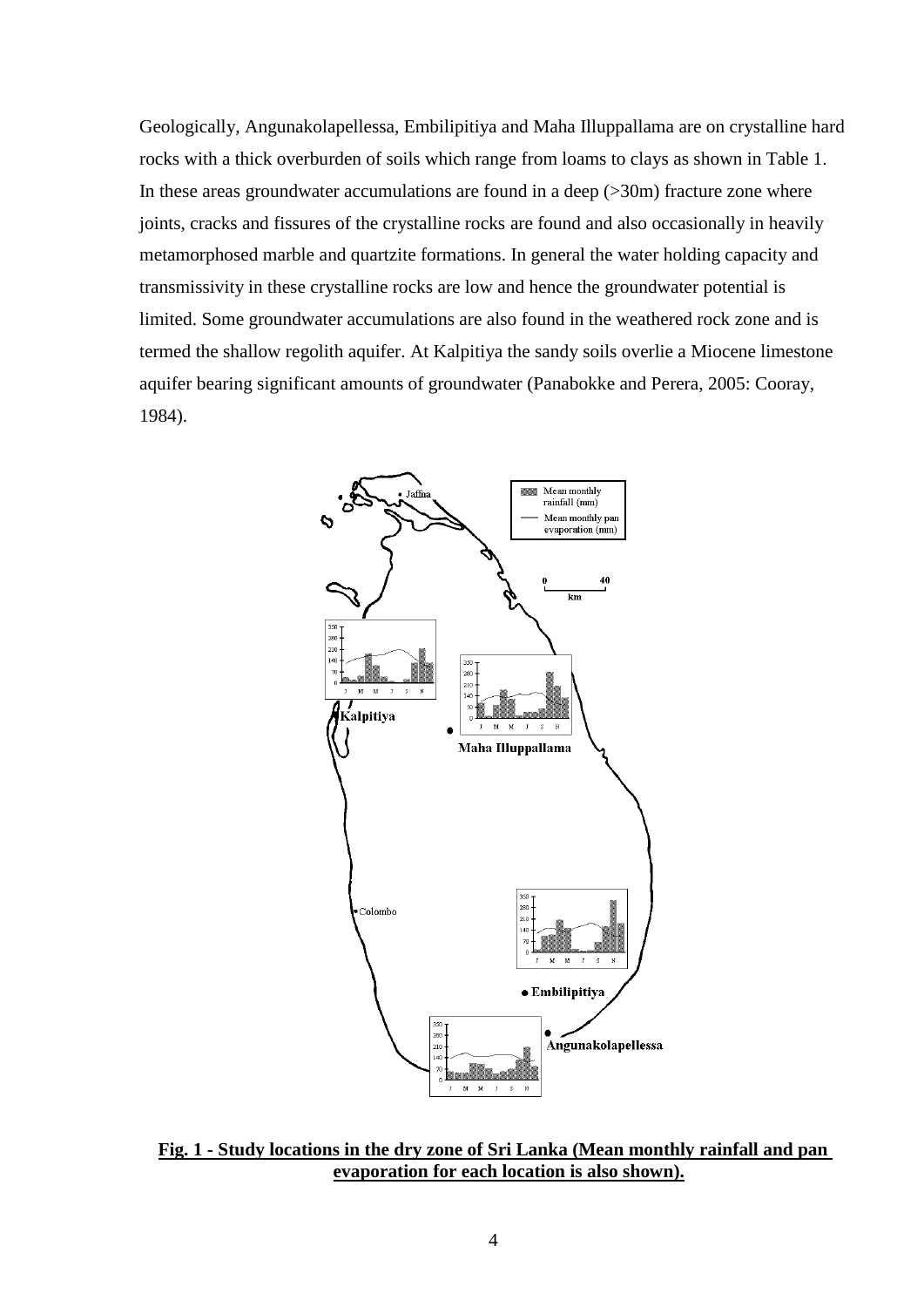|                                                           |                                     | rabic I Detans or staay locations in the ary zone |                                      |                                 |
|-----------------------------------------------------------|-------------------------------------|---------------------------------------------------|--------------------------------------|---------------------------------|
| <b>Study Location</b>                                     | Embilipitiya                        |                                                   | Angunakolapellessa Maha Illuppallama | Kalpitiya                       |
| Mean Annual Rain <sup>#</sup><br>$\textbf{(mm/v)}$        | 1397                                | 1041                                              | 1305                                 | 955                             |
| <b>Mean Annual Pan</b><br>Evaporation <sup>1</sup> (mm/y) | $1729^{\$}$                         | 1868                                              | 1579                                 | 1958*                           |
| <b>Vegetation</b>                                         | Shrub jungle                        | Shrub jungle                                      | Jungle                               | Sparse Jungle                   |
| <b>Major Plant type</b>                                   | Maana (Grass about<br>$0.3$ m tall) | Eraminiya (Bush<br>about 1.5 m tall)              |                                      | Bolpana (Tree about<br>3m tall) |
| No of sampling points in<br>the site                      | 8                                   | 12                                                | 12                                   | 5                               |
| <b>Top soil</b>                                           | Loamy Sand                          | Sandy Clay Loam                                   | Loamy Sand                           | Sand                            |
| Root zone depth (m)                                       | 0.69                                | 0.95                                              | 1.17                                 | 1.5                             |
| <b>Field Capacity</b> $(\%)$                              | 21.4                                | 20.2                                              | 20.9                                 | 14                              |
| <b>Permanent Wilting Point</b><br>$(\%)$                  | 15.7                                | 12                                                | 11                                   | 4                               |
| Depth to water table (m)                                  | >2.9                                | >4.1                                              | >3.2                                 | 2.3                             |
| No of years daily rainfall<br>data collected              | 6 (1989-1994)                       | 17 (1976-1992)                                    | 6 (1986-1991)                        | 6 (1970-1975)                   |
| No of years daily pan<br>evaporation data collected       | $(1989-1994)$<br>6                  | 17 (1976-1992)                                    | 6 (1986-1991)                        | 6 (1970-1975)                   |

**Table 1 Details of study locations in the dry zone**

# 6 year mean value except for Angunakolapellessa where the mean value is the 17 year one.

<sup>5</sup> Pan evaporation values are from the climate station at Sevanagala (i.e., the nearest agro-climatic station).

\* Pan evaporation values are from climate station at Vanathavillu (i.e., the nearest station where evaporation data is available).

<sup>1</sup> Pan evaporation values were converted to potential evapotranspiration values by multiplying with the relevant pan coefficient.

A suitable soil water balance (SWB) model was developed (Fig. 2) considering the important processes of the hydrological cycle in dry zone of Sri Lanka. In developing this model processes such as rainfall interception by vegetation, runoff and also preferential flow was taken into consideration as there is evidence (de Silva, 1999a) to suggest the importance of these processes in the dry zone hydrology. Most SWB models do not appear to consider the preferential flow (Ranatunga et al, 2008), but, as Rushton & Ward (1979) report, summer recharge takes place despite the presence of an obvious soil moisture deficit, which suggests flow by passing the soil matrix through preferential flow paths like cracks and worm and root channels in the soil. A detailed description of the model is given in de Silva (1996).

As can be seen from the flow chart in Fig. 2, parameters of rainfall interception storage capacity (Isc), Runoff threshold (ROt), runoff coefficient (ROc), Preferential flow threshold (PFt), Preferential flow coefficient (PFc) and root constant (RC) for a particular location are required for the SWB model. Table 2 shows the range of values of these parameters obtained by considering the vegetation, rainfall distribution and soil types at each location. A detailed explanation of obtaining these parameters for each location are given in de Silva (1996). Table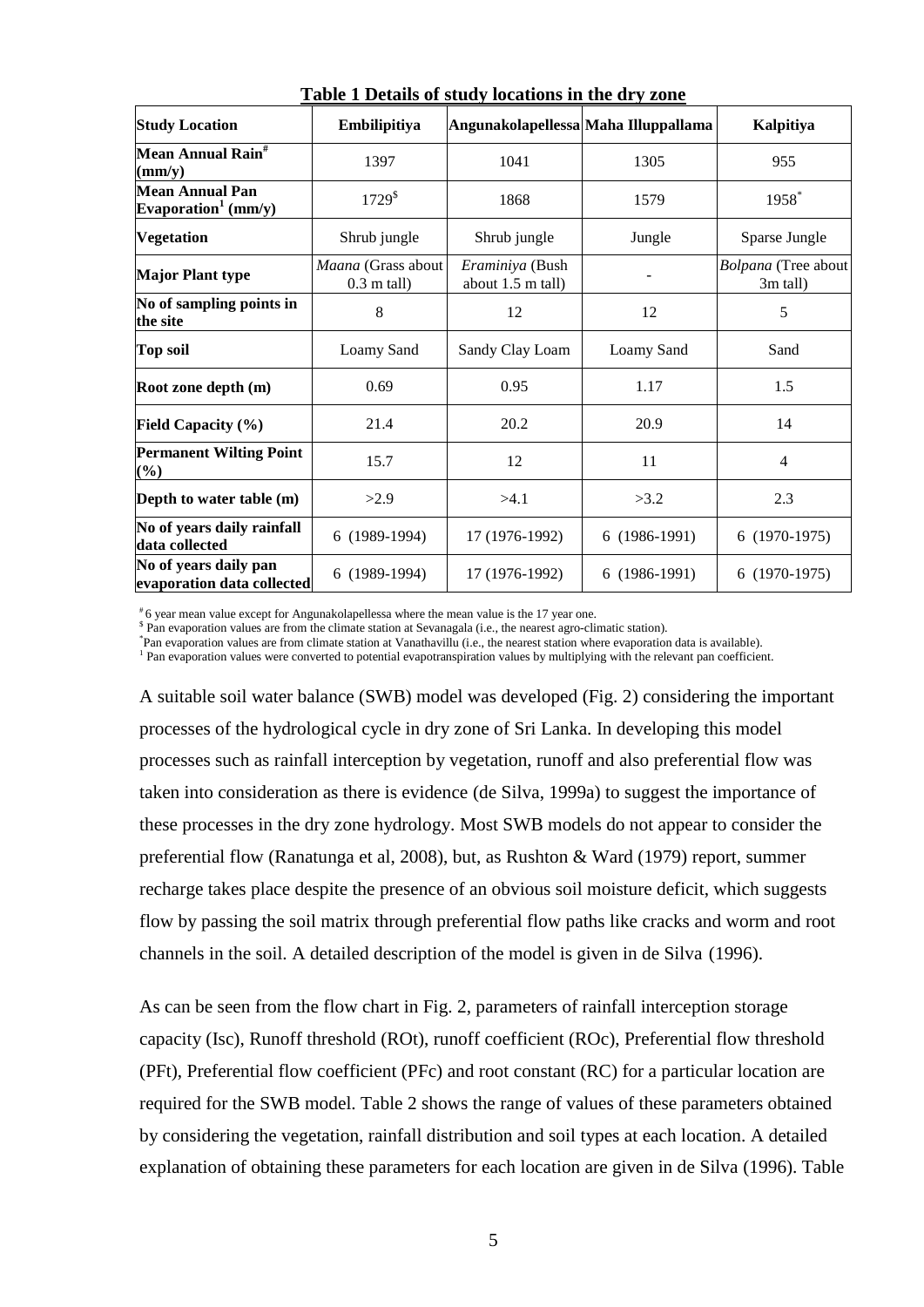3 shows the values of these parameters used in this study (which are the mid points of the said ranges in Table 2).



## **Fig. 2 Flow chart of the soil water balance model to estimate soil moisture deficit**

To compare estimates of recharge with time steps of 1, 7, 10 and 30, the SWB was carried out for each study location 4 times, with time steps as 1, 7, 10 and 30 days. The parameters of Isc, ROt and PFt were multiplied respectively by 7, 10 and 30 when the SWB was carried out with a time step of 7, 10 and 30 days.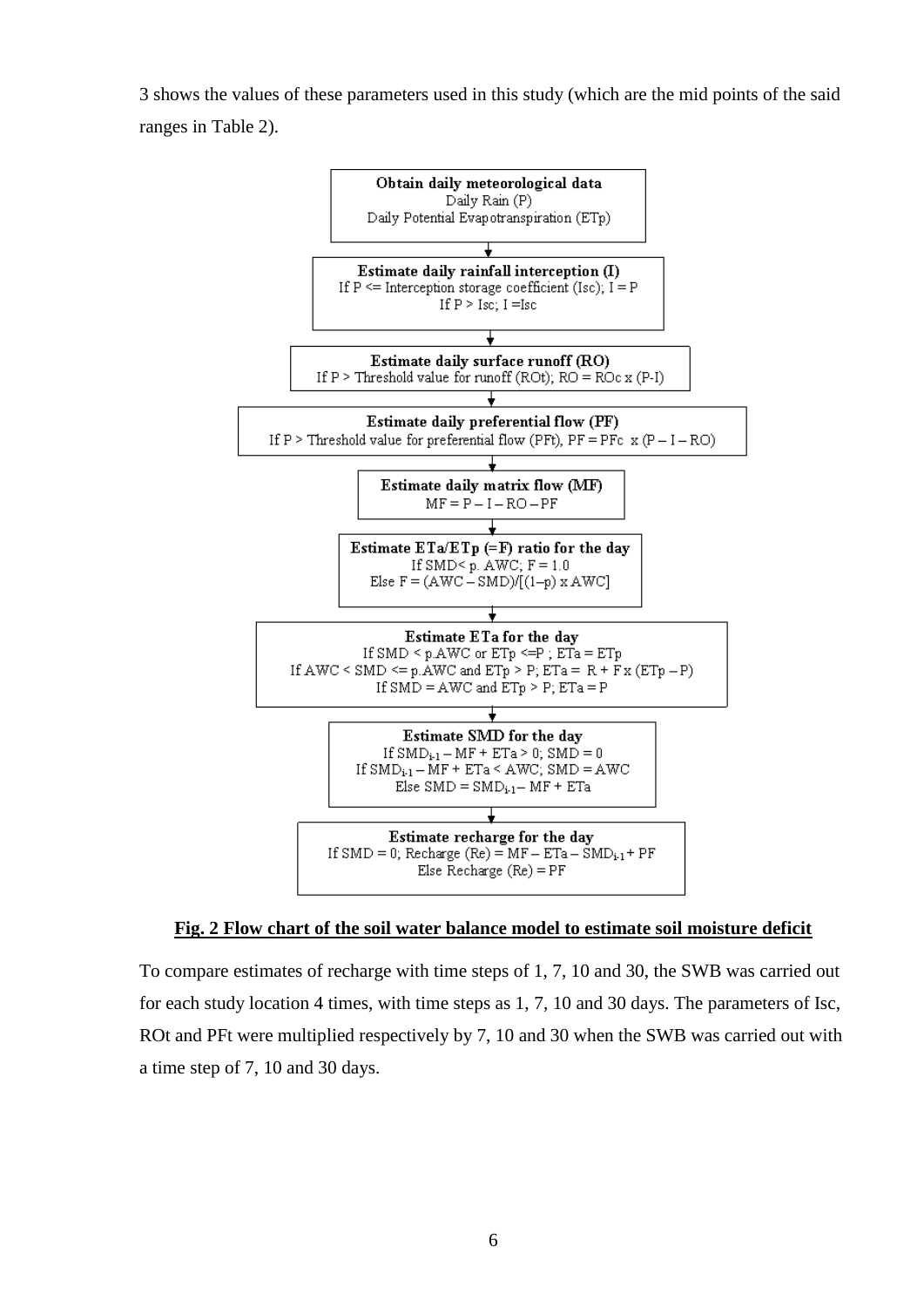# **Table 2 Likely model parameters for different sites in Sri Lanka (de Silva, 1996)**

| Location           | % daily<br><b>Rain with</b><br>amount $> 8$<br>mm/d | Soil                  | Vegetation            | Topography          | <b>Likely</b><br><b>Interception</b><br>$\frac{6}{6}$ of rain) | <b>Likely</b><br>Runoff $\frac{6}{6}$<br>of rain) | <b>Likely Pref.</b><br>Flow $\frac{6}{6}$ of<br>rain) | <b>Isc</b><br>(mm/d) | <b>ROt</b><br>(mm/d) | ROc              | PFt<br>(mm/d) | <b>PFc</b>   |
|--------------------|-----------------------------------------------------|-----------------------|-----------------------|---------------------|----------------------------------------------------------------|---------------------------------------------------|-------------------------------------------------------|----------------------|----------------------|------------------|---------------|--------------|
| Embilipitiya       | 45%                                                 | Sandy<br>Loam         | Shrub jungle          | Flat                | $10\% - 15\%$                                                  | 15% - 25%                                         | $1\% - 10\%$                                          | $1.2 - 2.5$          | $5 - 20$             | $0.15 -$<br>0.35 | $5 - 15$      | $1\% - 15\%$ |
| Angunakolapellessa | 30%                                                 | Sandy<br>Clay<br>Loam | Dense Shrub<br>jungle | Flat-<br>undulating | 15%-20%                                                        | 15%-30%                                           | $1\% - 10\%$                                          | $1.2 - 2.0$          | $5 - 20$             | $0.15 - 0.5$     | $5 - 15$      | $1\% - 15\%$ |
| Maha Illuppallama  | 30%                                                 | Loamy<br>Sand         | jungle                | Flat                | 15%-20%                                                        | 15% - 25%                                         | $1\% - 10\%$                                          | $1.5 - 2.5$          | $5 - 20$             | $0.15 - 0.4$     | $5 - 15$      | $1\% - 15\%$ |
| Kalpitiya          | 30%                                                 | Sand                  | Sparse Jungle         | Flat                | 10%-15%                                                        | 0%                                                | 1% - 10%                                              | $0.8 - 1.8$          | $5 - 20$             | 0.0              | 5 - 15        | $1\% - 15\%$ |

# **Table 3 Rainfall interception storage capacity (Isc), Runoff threshold (ROc), runoff coefficient (ROc), Preferential flow threshold (PFt), and Preferential flow coefficient (PFc) for the study locations.**

| Location           | <b>Isc</b> | <b>ROt</b> | ROc  | <b>PFt</b> | <b>PFc</b> |
|--------------------|------------|------------|------|------------|------------|
| Embilipitiya       | 1.8        | 12.5       | 0.25 | 10         | 0.075      |
| Angunakolapellessa | 1.6        | 12.5       | 0.32 | 10         | 0.075      |
| Maha Illuppallama  | 2.0        | 12.5       | 0.27 | 10         | 0.075      |
| Kalpitiya          | 1.2        | 15.0       | 0.00 | 10         | 0.075      |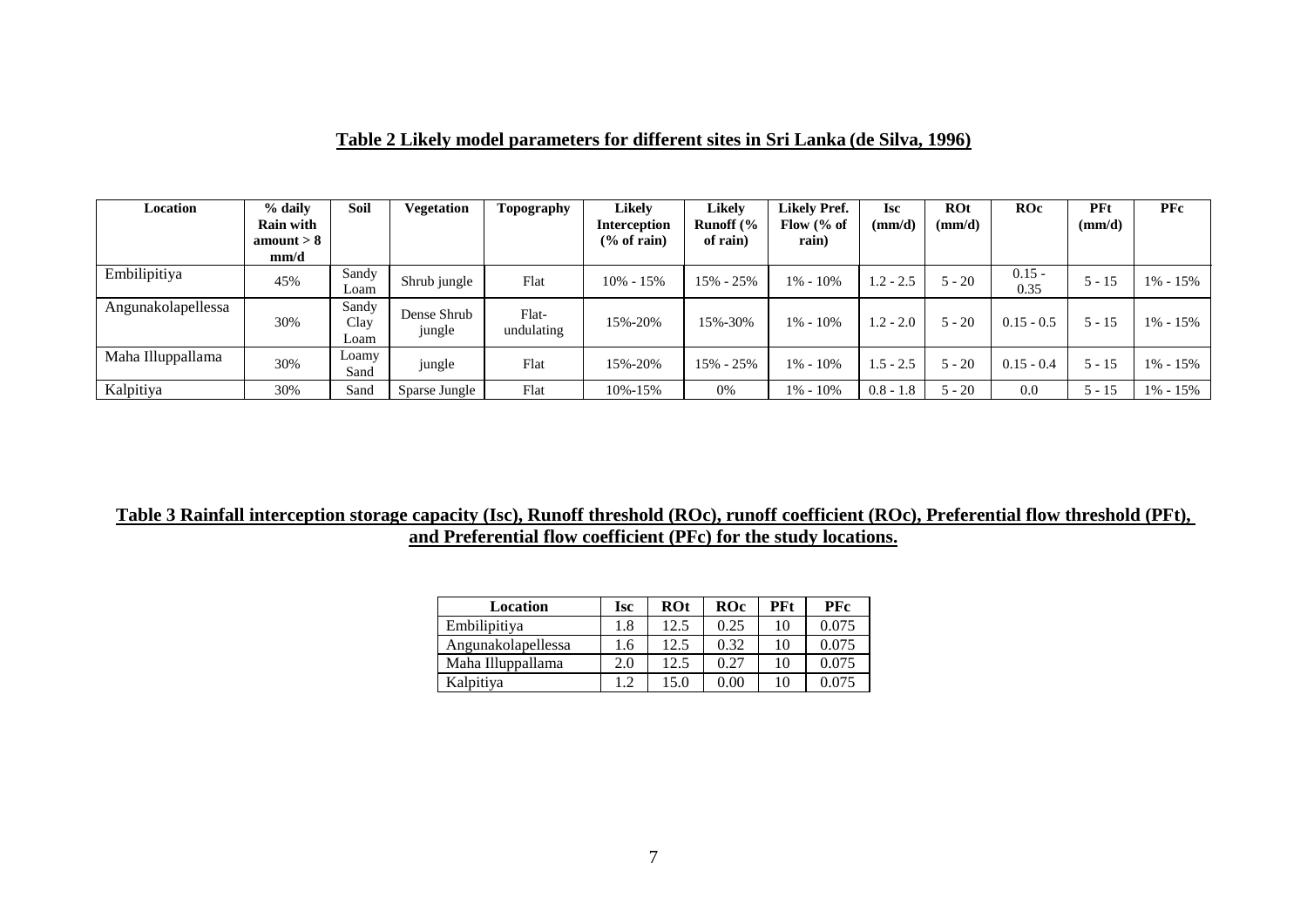## *Results*

Estimates of recharge obtained for 4 locations with different time steps are shown in Table 4 below. The percentages in parentheses indicate the percentage difference of the particular estimate if compared with the recharge estimate using a daily time step (which is given in the top row of the table).

|                  | <b>Estimate of recharge (mm/year) for location</b> |            |              |           |  |  |
|------------------|----------------------------------------------------|------------|--------------|-----------|--|--|
| <b>Time Step</b> | AKP                                                | <b>EMB</b> | МI           | KAL       |  |  |
| <b>Daily</b>     | 70                                                 | 331        | 192          | 179       |  |  |
| Weekly           | 42 (40%)                                           | 236 (29%)  | 161 $(16\%)$ | 115 (36%) |  |  |
| 10 daily         | 45 (35%)                                           | 231 (30%)  | 140 (27%)    | 94 (47%)  |  |  |
| <b>Monthly</b>   | 46 (33%)                                           | 203 (39%)  | 130 (32%)    | 60(66%)   |  |  |

|  | Table 4 – Estimates of recharge for different time steps at the 4 study locations |  |
|--|-----------------------------------------------------------------------------------|--|
|  |                                                                                   |  |

Fig. 3 shows the distribution of rain and recharge depending on the time step used for location Angunakolapellessa (AKP). Though not shown here, similar results were obtained for other 3 locations as well.

# *Concluding discussion*

The SWB model developed was tested using experimental soil moisture data obtained for a tea plantation in Ngwazi in Tanzania (in the absence of any suitable data from the dry zone in Sri Lanka). Fig. 4 below shows the experimental soil moisture deficit (SMD) and the SWB model predicted SMD and as seen from Fig. 4 the two agree well, thus demonstrating that SWB model developed would yield reasonable results.

Also the estimates of recharge obtained using the SWB developed for Silsoe in Bedfordshire in UK (mean annual rainfall  $= 560$  mm, mean annual evaporation  $= 721$ mm) of 121 mm/year compare well with those reported by Monkhouse (1974) of 94-183 mm/year for the same area. This again demonstrates that the model is likely to forecast reasonable estimates of recharge.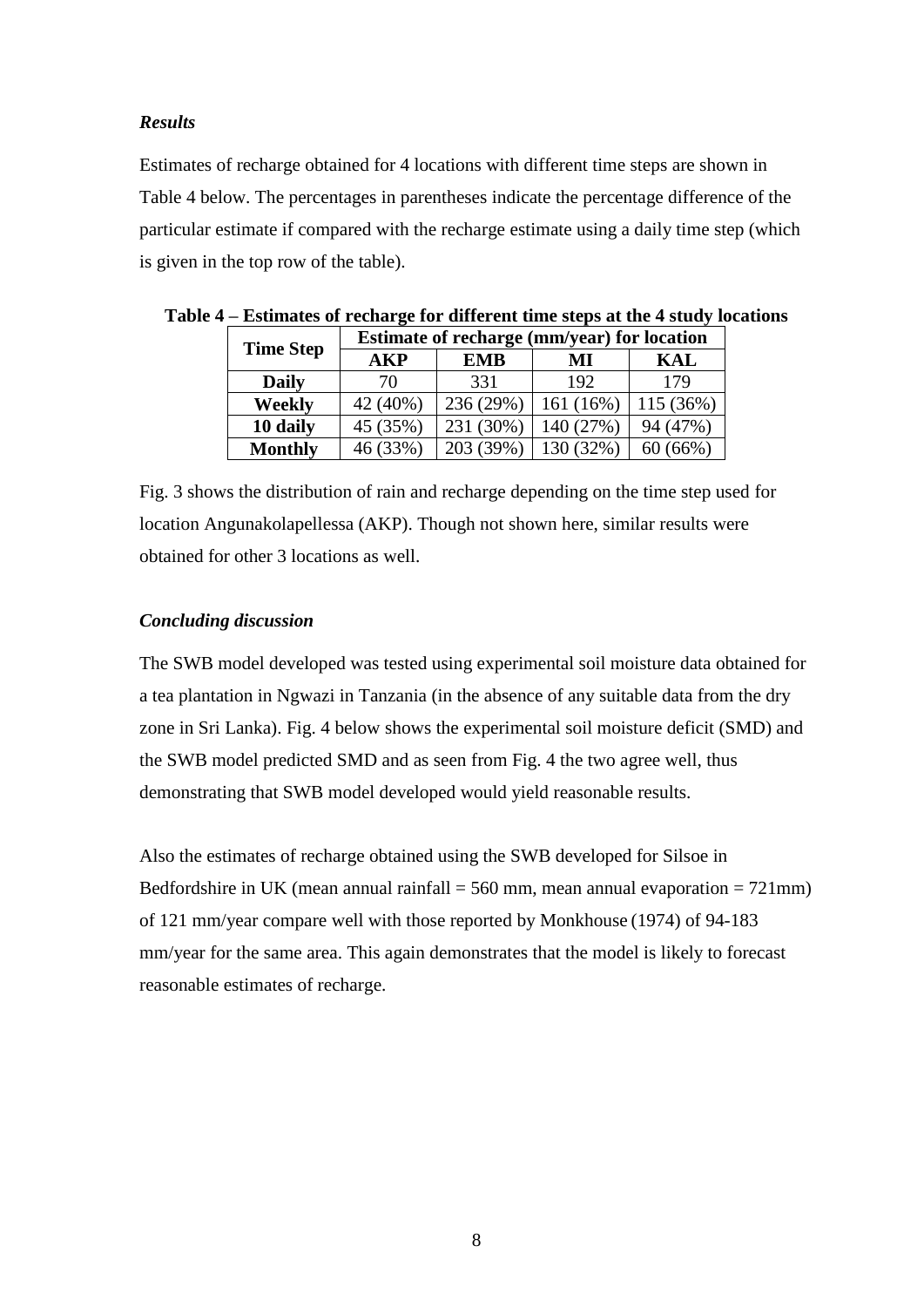

**Fig. 3 (a), (b), (c) and (d) Rain and recharge estimated with daily, weekly, 10 daily and monthly time steps for Angunakolapellessa from 1976-1991**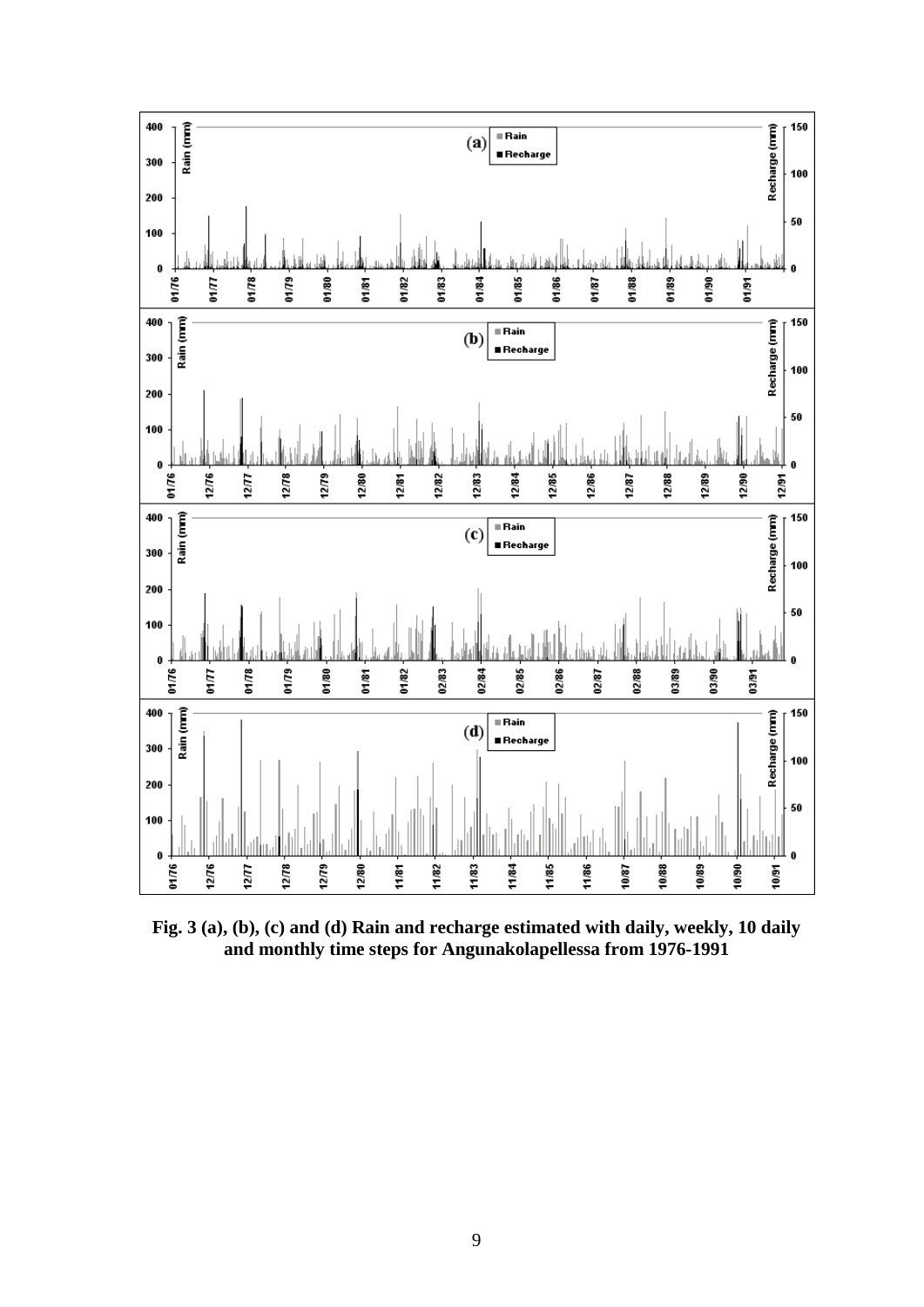

Experimentally observed & SWB estimated SMD at Ngwazi Tea Research Unit in Tanzania, 1989

**Fig. 4 Experimental and model predicted soil moisture deficit (SMD)**

For the study locations in the dry zone, the differences of recharge values when different time steps are used are much higher than in the case reported by Howard & Lloyd (1979). The highest difference for their study location (i.e. Grimsby) is about 32% if a time step of ten days is used and 42% if a monthly time step is used. As seen from Table 4, the corresponding difference are higher for all the locations in dry zone with values of about 40%, 47% and 66% for weekly, ten daily and monthly time step respectively. This is possibly due to the fact that variation of rainfall is higher in the dry zone than it is for Grimsby in UK.

This underestimation of recharge when large time steps are used is caused by the masking effect of individual rainfall events by aggregating of rain and ET values. This can be demonstrated by considering a week's duration (as an example) where there is only one rainfall event of 35 mm in a day. Assuming daily ET to be about 8 mm (typical for the dry zone), this rainfall event is likely to cause a recharge event if a daily time step is used, where as if the time step is 7 days, the corresponding rainfall event of (35 mm) will not cause a recharge event as the ET of 8 mm/day x  $7 = 56$  mm is much greater than the 35 mm rain event. This masking effect becomes even larger if a large time step of 10 days or 30 days is used, thus reducing the recharge estimate even further.

This masking effect is further seen from Fig. 5(a), where the number of rainfall events greater than the number of ET events are significant as the time step for the SWB is one day. However, as seen from Fig. 5(d), the corresponding events are only a handful as the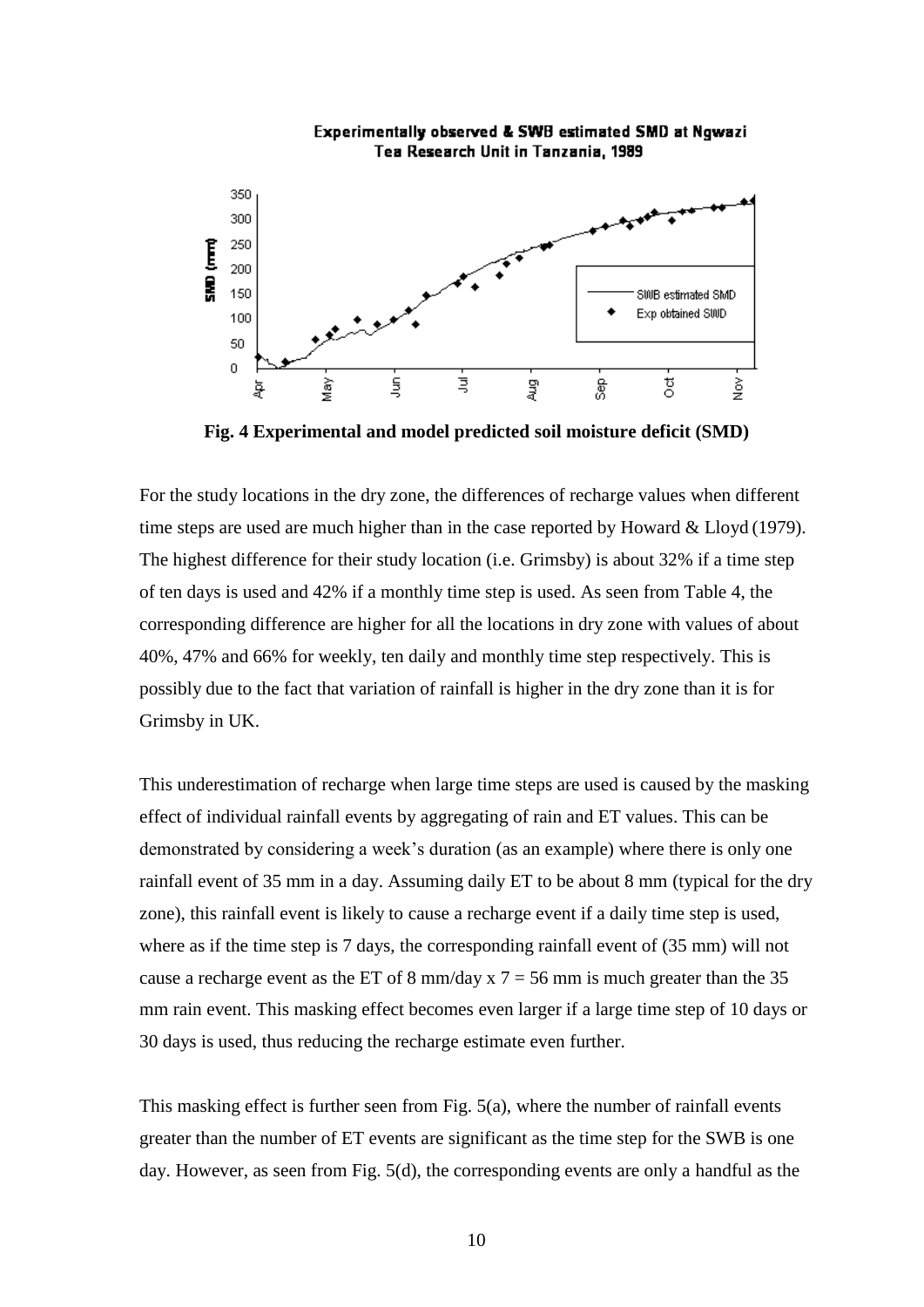

**Fig. 5 (a), (b), (c) and (d) Rain and ET data used in SWB model with daily, weekly, 10 daily and monthly time steps for Angunakolapellessa from 1976-1991**

time step is one month in the SWB. Table 5 shows the number of recharge events in the period 1976 – 1991 at Angunakolapellessa if different time steps are used in the SWB. As seen, the number of recharge events tend to become significantly less if larger time steps are used demonstrating the masking effect of aggregating occurring with large time steps.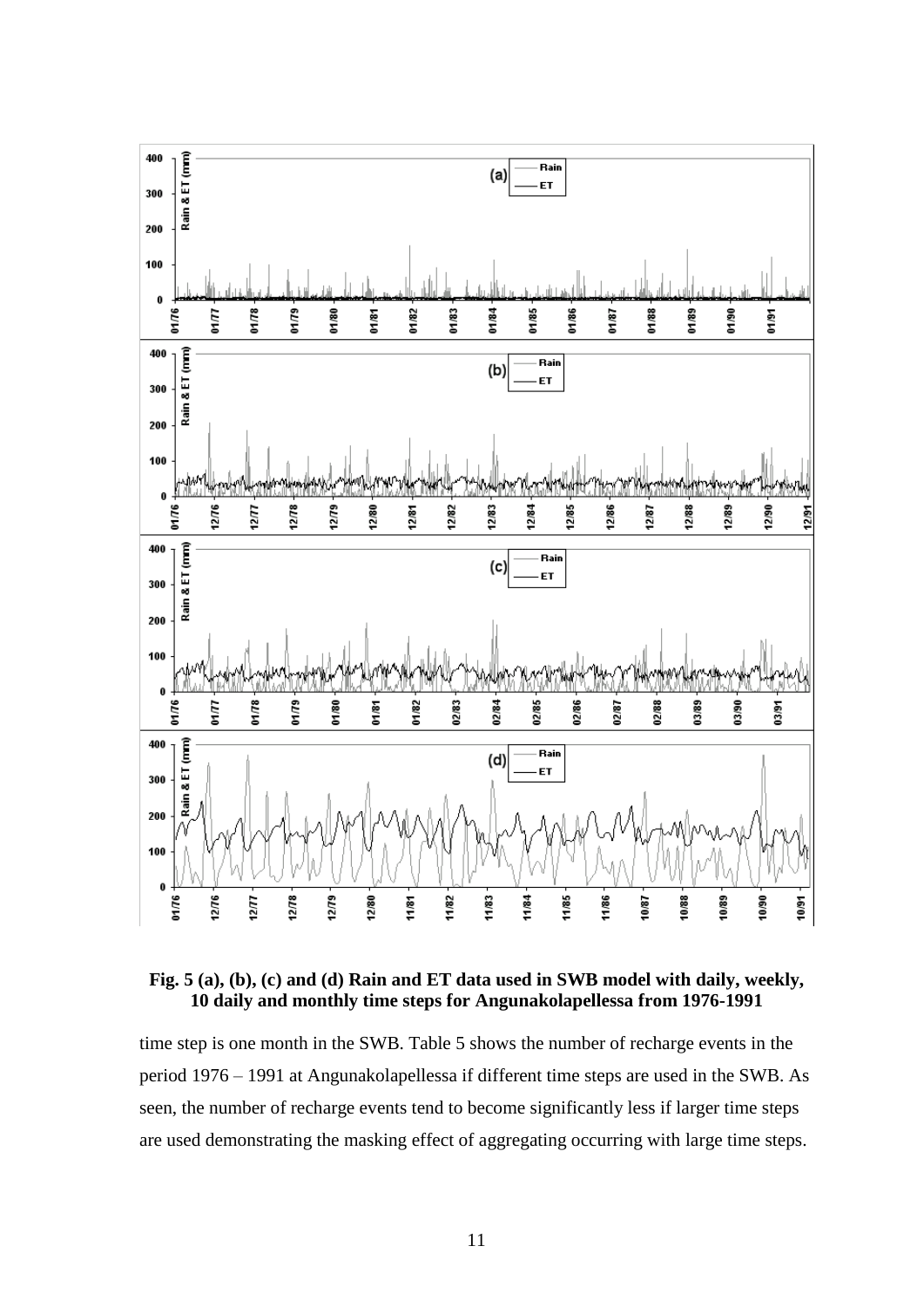These results are likely to similar even if different type of SWB models are used, as the physical process for any such model remains essentially the same.

| step used |                           |  |  |  |
|-----------|---------------------------|--|--|--|
| Time step | Number of recharge events |  |  |  |
| Daily     | 1562                      |  |  |  |
| Weekly    | 585                       |  |  |  |
| 10 daily  | 457                       |  |  |  |
| Monthly   | 187                       |  |  |  |

**Table 5 – Number of recharge events at Angunakolapellessa depending on the time step used**

Therefore, the present study adds to the results reported by Howard & Lloyd (1979) for Grimsby in UK, and it is evident that for the dry zone too, if a weekly, 10 daily or monthly time step is used, the resulting estimates of recharge are likely to be less by a significant amount. Therefore, it is clear that daily time steps and daily climate data must be used if proper estimates of recharge are to be obtained using this method. Hence it is concluded that in general, the larger the time step, the smaller will be the estimate of recharge if, a SWB method is used to estimate it. However, as demonstrated by de Silva (1999b), if daily ET data is not available they may be evenly distributed (e.g. say weekly data divided by 7 and monthly data divided by 30) to form approximate daily values and used in a SWB with a daily time step to estimate recharge. However, since that study considered only distributing ET and not rainfall, it would be interesting to investigate into the effect of evenly distributing rainfall data and used in a SWB to estimate recharge. Since rainfall in the dry zone is highly varying even on a daily basis (unlike ET), it is unlikely that distributing rainfall values will yield same results as distributing ET values. In any case, that exercise will be academic as in most areas of the world, daily rainfall data is available and the question of distributing weekly, 10 daily or monthly rainfall data do not arise.

#### *References*

Bari, M.A., and K.R.J. Smettem. 2006. A conceptual model of daily water balance following partial clearing from forest to pasture. Hydrology and Earth System Sciences, Vol. 10(3), pp. 321-337.

Beverly, C.R., and R.J. Nathan. 1999. Development of a simplified unsaturated module for providing recharge estimates to saturated groundwater models. Hydrological Processes, Vol 13(5), pp. 653-675.

Carrera-Hernandez, J.J. and S.J. Gaskin. 2008. Spatio-temporal analysis of potential aquifer recharge: Application to the Basin of Mexico. Journal of Hydrology, Vol. 353(3-4), pp. 228-246.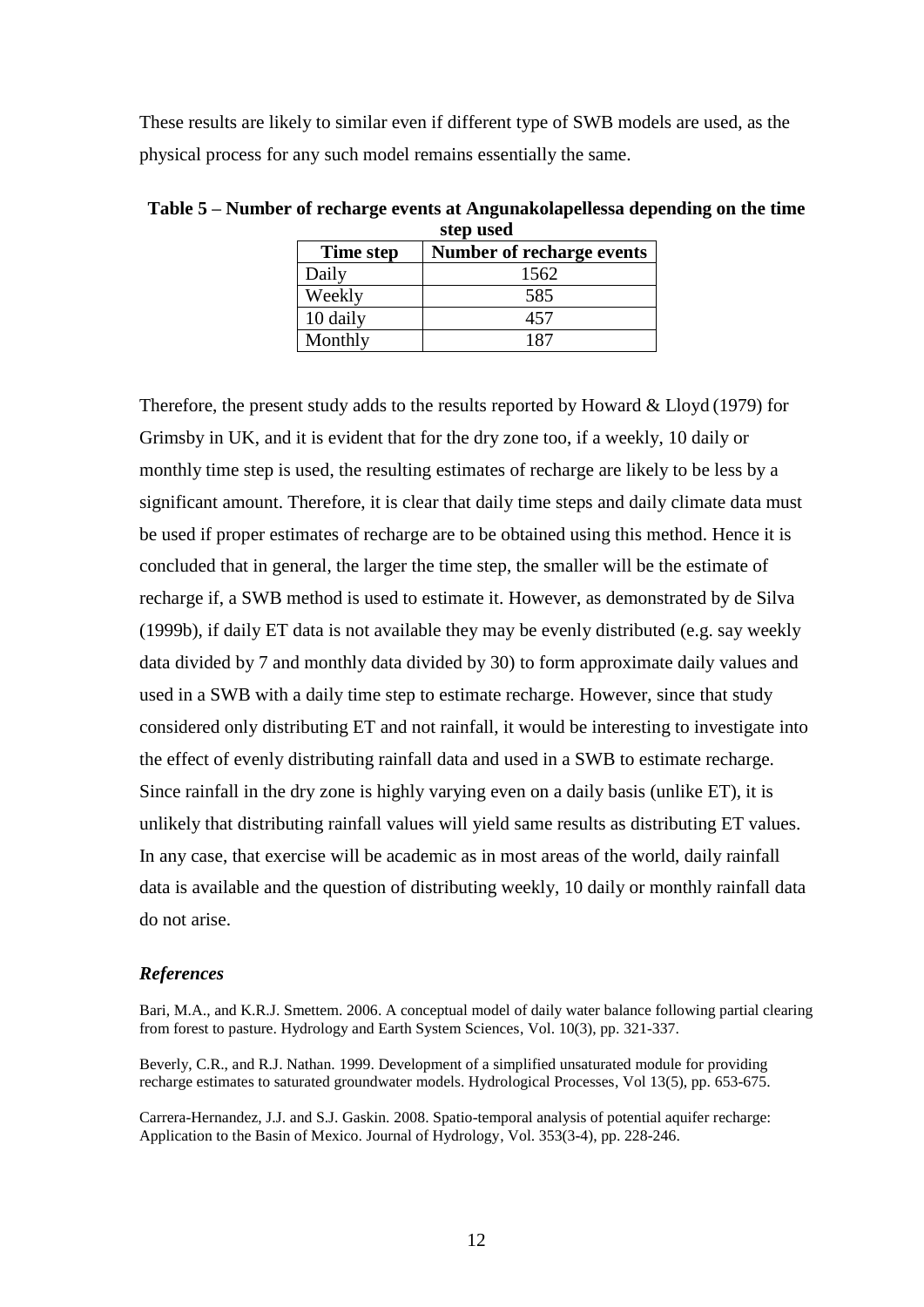Cooray, P.G. 1984. An Introduction to the Geology of Sri Lanka. National Museums of Sri Lanka Publication, Colombo, Sri Lanka.

de Silva, C.S. and K.R. Rushton. 2007. Groundwater recharge estimation using improved soil moisture balance methodology for a tropical climate with distinct dry seasons. Hydrological Sciences Journal Vol. 52(5), pp. 1051-1067.

de Silva, R.P. 1996. Estimating Groundwater Recharge in the Dry Zone of Sri Lanka with Special Emphasis on Spatial Variability. Unpublished PhD Thesis, Silsoe College, Cranfield University, UK.

de Silva, R.P. 1999a. Significance of Preferential Flow in Estimating Groundwater Recharge Rates with a Soil Water Balance Model in the Dry Zone of Sri Lanka. Proceedings of the "Argentine Conference on Hydro-geology", Santa Fe City, Argentina.

de Silva, R.P. 1999b. The effect of using weekly, 10 daily or monthly evapotranspiration data in a soil water balance model to estimate groundwater recharge in the dry zone of Sri Lanka. Journal of Environmental Hydrology, USA Vol. 7, pp. 1-11.

de Silva, R.P. 2002. The Effect of length of time period considered in estimating groundwater recharge with a soil water budget model. Journal of the National Science Foundation of Sri Lanka, Vol. 30(3&4), pp. 109 – 122.

Dripps, W.R. and K.R. Bradbury. 2007. A simple daily soil-water balance model for estimating the spatial and temporal distribution of groundwater recharge in temperate humid areas. Hydrogeology Journal Vol. 15(3), pp. 433-444.

Eilers, V.H.M. and R.C. Carter. 2007. A single layer soil water balance model for estimating deep drainage (potential recharge): An application to cropped land in semi-arid North-east Nigeria. Geoderma, Vol. 140(1- 2), pp. 119-131.

Howard, K.W.F. and Lloyd, J.W. 1979. The Sensitivity of Parameters in the Penman Evaporation Equations and Direct Recharge Balance. Journal of Hydrology, Vol. 41: pp. 329-344.

Lee, C.H. and H.F. Yeh. 2008. Estimation of groundwater recharge using the soil moisture budget method and the base-flow model. Environmental Geology , Vol. 54(8), pp. 1787-1797.

Lerner, D.N., Issar, A.S. and Simmers, I. 1990. Groundwater Recharge : A Guide to Understanding & Estimating Natural Recharge. International Association of Hydrogeologists, Hannover.

Mccoy, A.J. and G. Parkin. 2006. Using automated soil water content measurements to estimate soil water budgets. Canadian Journal of Soil Science, Vol. 86(1), pp. 47-56.

Monkhouse, R.A. 1974. An assessment of the groundwater resources of the lower Greensand in the Cambridge - Bedford Region. Water Resources Board, Reading, UK.

Panabokke, C.R. and A.P.G.R.L. Perera. 2005. Groundwater Resources of Sri Lanka, Water Resources Board, Colombo 7, Sri Lanka

Ranatunga, K., E.R. Nation and David G. Barratt. 2008. Review of soil water models and their applications in Australia. Environmental Modelling & Software, Vol. 23(9), pp. 1182-1206

Rushton, K.R. 2005. Estimating recharge for British aquifers. Water and Environment Journal, Vol. 19(2), pp. 115-124

Rushton, K.R. and C. Ward. 1979. The Estimation of Groundwater Recharge. Journal of Hydrology, Vol. 41, pp. 345-361.

Scanlon, B.R., R.W. Healy and P.G. Cook. 2002. Choosing appropriate techniques for quantifying groundwater recharge, Hydrogeology Journal, Vol. 10, pp. 18–39.